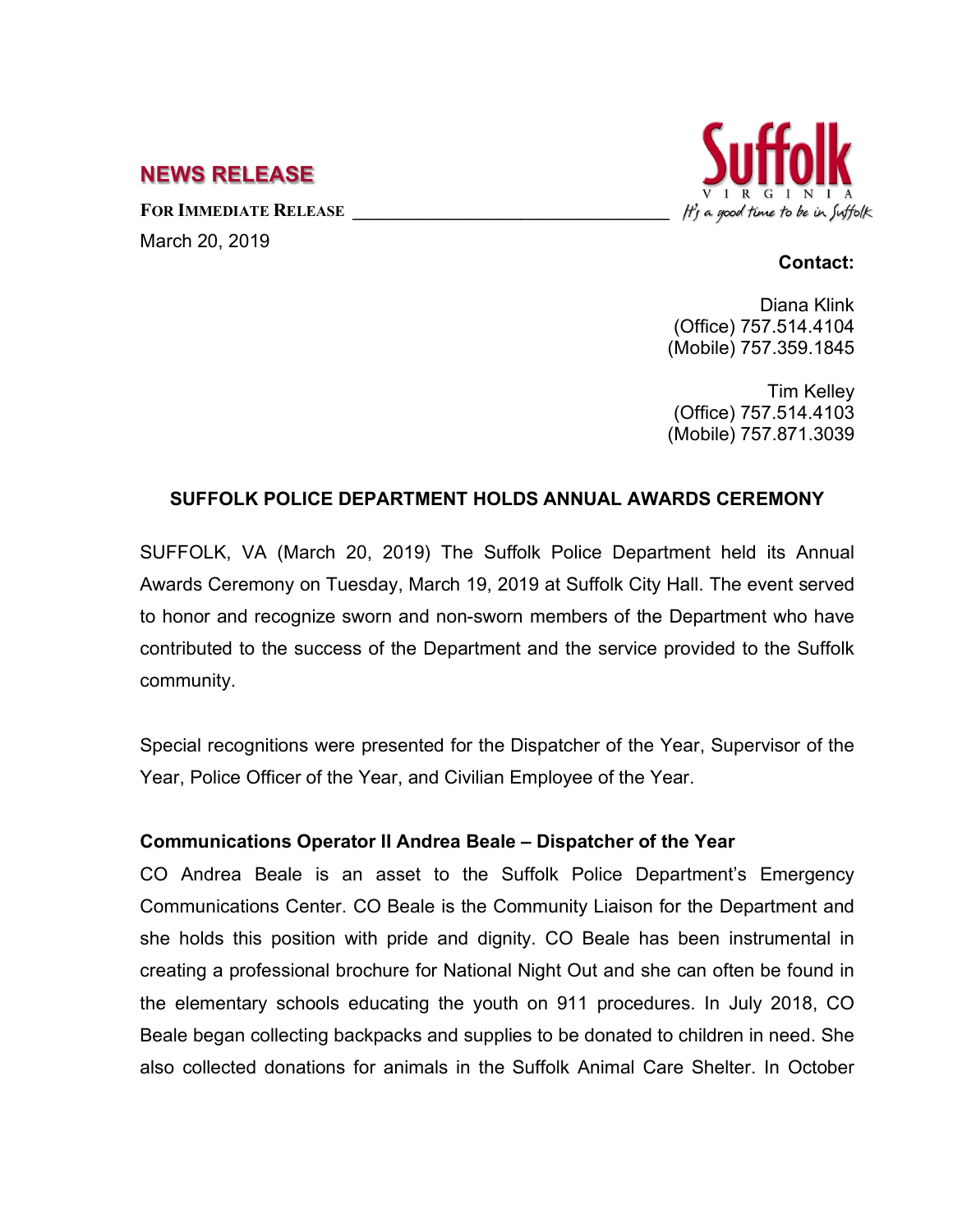2018, CO Beale spearheaded an operation to feed two families in need for Thanksgiving.

#### **Sergeant Eric Crawley – Supervisor of the Year**

Sergeant Eric Crawley was chosen as Supervisor of the Year for 2018 for his positive attitude and work ethic. He exhibits a positive driving force in each assignment he has received. Sergeant Crawley brings with him an attitude that cannot help but make you smile and feel prepared to take on whatever tasks may lay before you. Officers feel confident in his decision-making abilities. When Sergeant Crawley arrives at scenes, he demonstrates command presence and confidence. Sergeant Crawley handles himself in a professional manner when dealing with officers and citizens alike. His knowledge and work ethic give credibility to his decision-making when addressing employee's concerns and actions. He also provides positive and motivating training during roll call. Sergeant Crawley, along with all of his other tasks, continues to teach at the academy as well as during post-academy. Sergeant Crawley genuinely cares about the officers, the organization, and the citizens the Department serves.

#### **Officer Kyle Valois – Police Officer of the Year**

Officer Kyle Valois was recognized as the Officer of the Year due to his exceptional work ethic. During the course of 2018, Officer Valois investigated a common nuisance in his patrol zone and was able to obtain a search warrant for the residence as well as an arrest warrant for the homeowner. In May 2018, Officer Valois assisted the detective bureau in identifying a suspect of a commercial robbery. In October 2018, Officer Valois responded to a shooting in the downtown area. While en route to the call, he was involved in a vehicle pursuit of the suspect. The pursuit ultimately led to the apprehension of two suspects. These are only a few examples of the meticulous and exemplary work performed by Officer Valois during the course of 2018.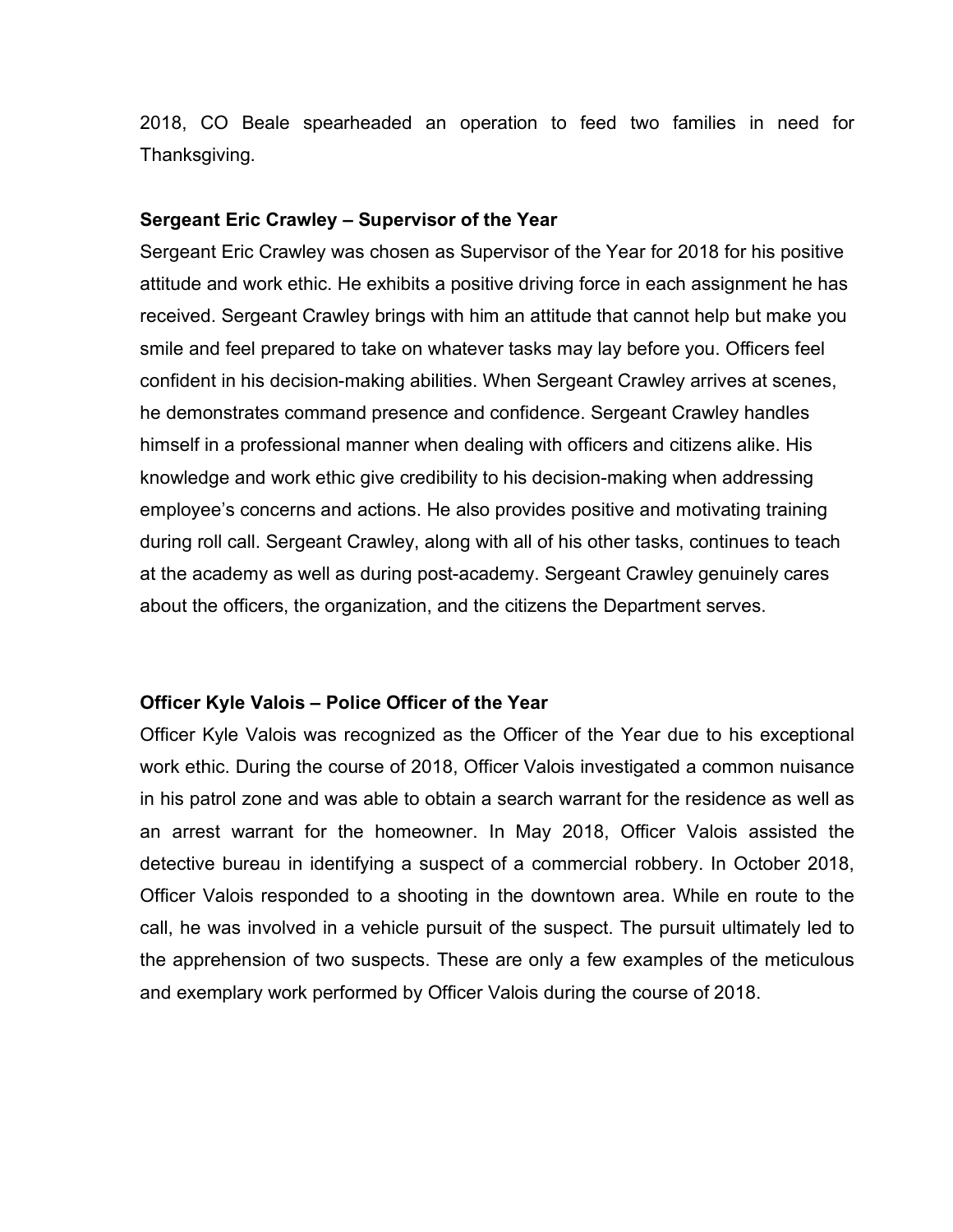### **Forensic Technician Mary DeLugo – Civilian Employee of the Year**

FT Mary DeLugo was a great asset to her leadership and the command staff while there was no supervisor for the CSI Unit from July through December 2018. DeLugo was responsible for many duties and became a temporary point of contact for many of the customers for the CSI Unit. During this time, she helped the unit achieve their ISO 17020 reaccreditation, ensured that the Police Academy received instruction, peerreviewed reports, kept in contact with vendors and helped coordinate the daily operations of the CSI Unit. FT DeLugo did this while maintaining her street responsibilities, responding to 93 calls for service in this timeframe, including one homicide. She did this all along with her specialized duty as a latent print examiner. CSI DeLugo is very dedicated to the Department and the unit.

### **Life Saving Award:**

Officer Benjamin Holland Officer Daniel Ferster Officer Haley Brock Officer Jonathan Bulls Officer Josie Hall Officer Marco Leslie Officer Michael Holman Officer Zachary Hyman (2) CO II Barbara Hughes

# **Police Officer of the Quarter:**

Officer Corey Hubbard Officer Haley Brock Officer Zachary Hyman Detective Chris Scherer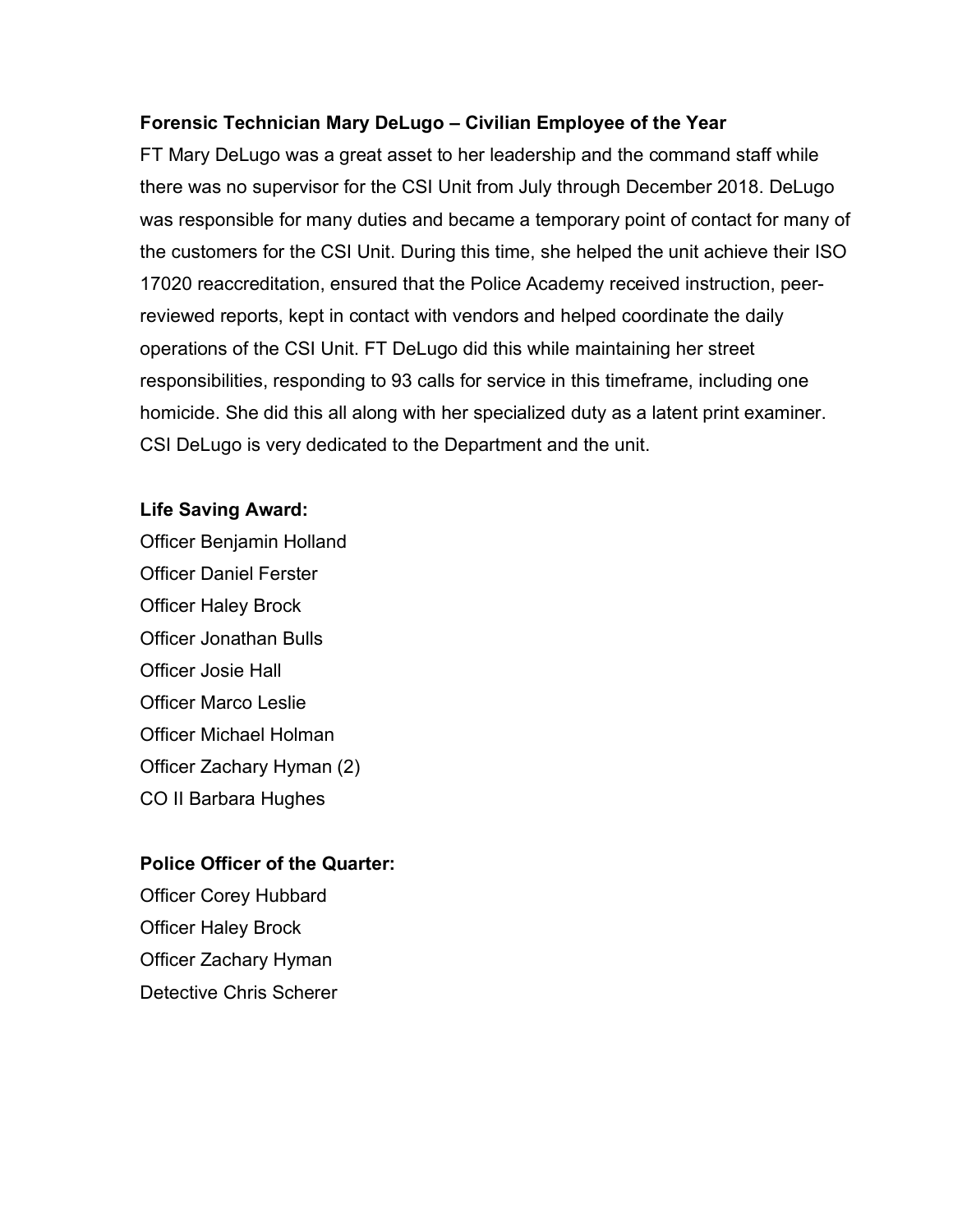#### **Department Commendations:**

Captain Cassandra Garvin Captain John McCarley Lieutenant Cheryl Balzer Lieutenant Troy Shelton Lieutenant Michael Wise Sergeant Thomas Cain Sergeant Chad Hooker (2) Sergeant Jeffrey Lurie Sergeant Jason Lyons (2) MPO James Babor MPO Chalimous Grant MPO Michael Uriah MPO Tyson Wild & K9 Chamba Detective Chris Scherer (2) Detective Steven Ireland Investigator Kevin Dodson Investigator Nicholas Gasparini (4) Investigator Ryan Linville (2) Investigator Gary Parker Investigator David White Officer Shatera Bradley Officer William Bradshaw Officer Eric Brigham Officer Haley Brock Officer James Capehart Officer Marcus Carter Officer Grayson Craun (2) Officer Jonah Cravey Officer Benjamin DeLugo Officer Yamilai Diaz Ibarra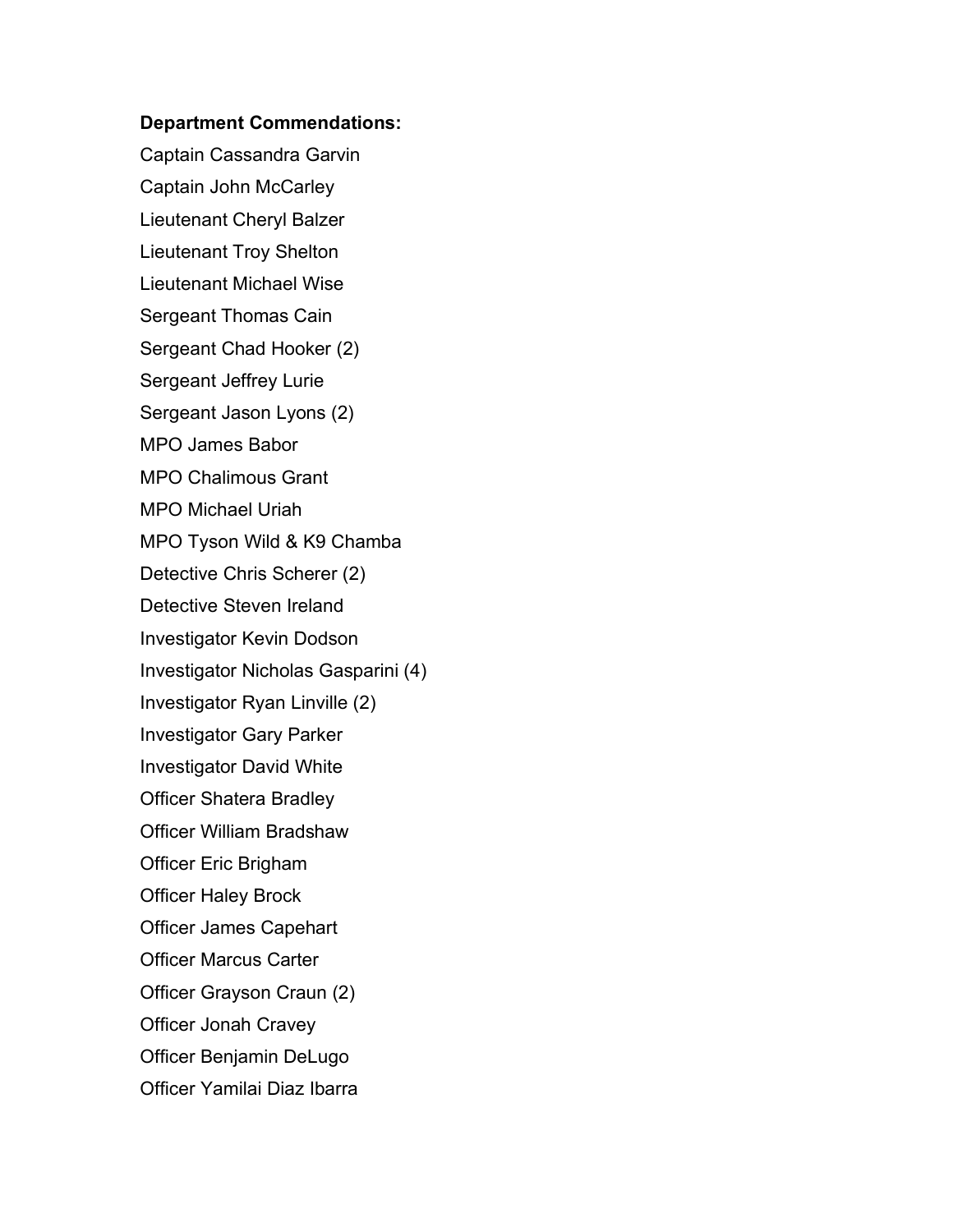Officer Lorri Ellis (2)

Officer Adrian Feliz (2)

Officer Jerry Fowler

Officer Kristi Gaines

Officer Judson Gauf

Officer David Gawryluk

Officer Lamont Greer (2)

Officer Nicole Heyward

Officer Corey Hubbard

Officer Derek Jackson (2)

Officer Khandi Johnson

Officer Brad Little (2)

Officer Christian McIntyre (2)

Officer Ryan Moore

Officer Matthew Moraczewski (2)

Officer Daniel Nesbitt

Officer Sean Powell (2)

Officer Clifton Sessoms

Officer Nicholas Smith (2)

Officer Shane Sukowaski &

K9 Salvo (3)

Officer Hunter Triplett

Officer Rosario Tumminello &

K9 Rommel (2)

Officer Kyle Valois (4)

Officer Nicholas Walker

Officer Michael Wingate

Officer John Worth

CLO Del Shannon

CO II Elaine Holman

CO III Tracy Pierce